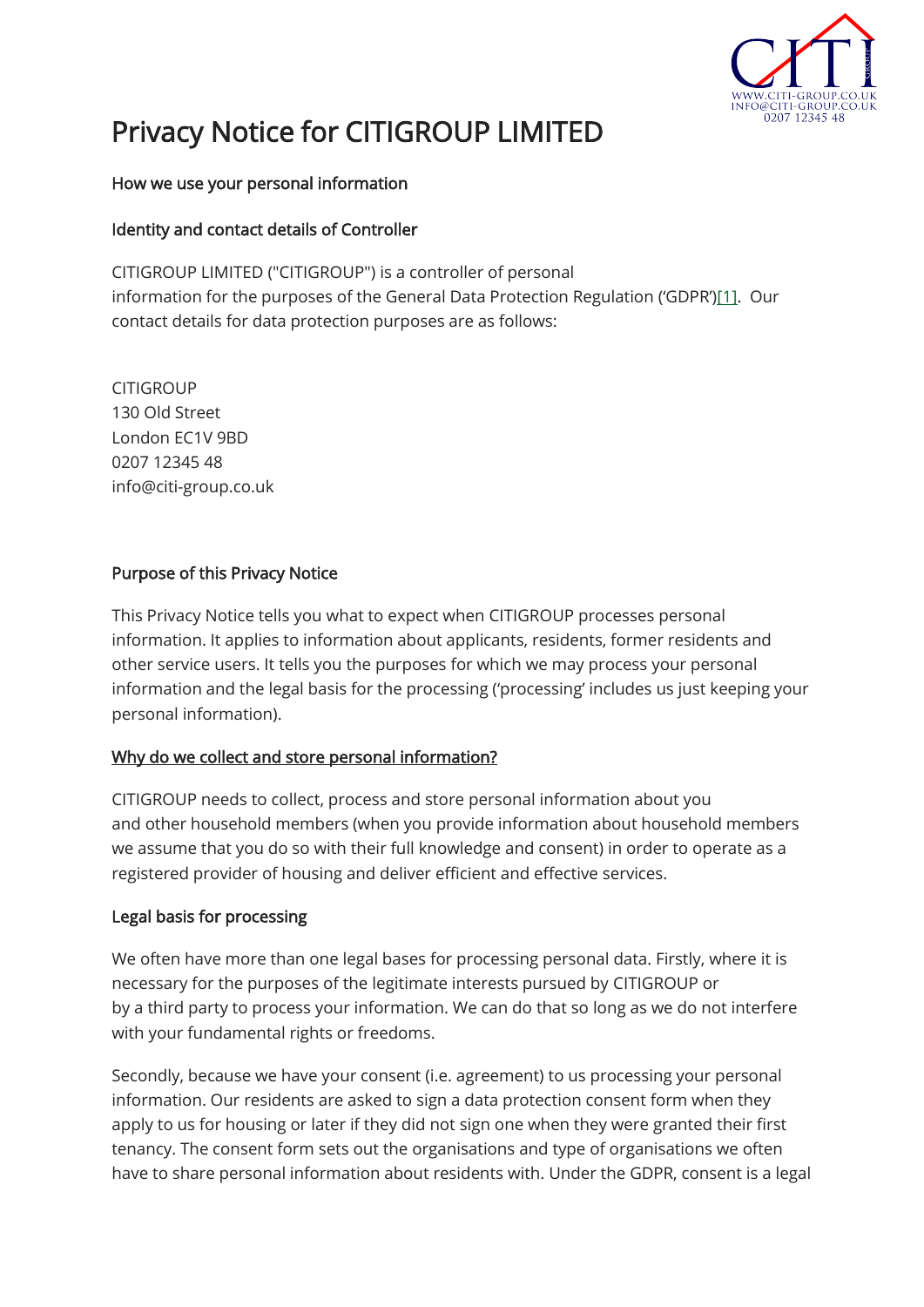

basis for processing personal information. You can withdraw your consent at any time. This is explained further below in the section entitled 'Your rights under GDPR'.

Thirdly, where we are under a legal obligation or an obligation under a contract (such as your tenancy agreement) to process/disclose the information.

The other reasons we can rely upon to process your personal information under GDPR is as follows:

- Where we need to protect the vital interests (i.e. the health and safety) of you or another person.
- Some personal information is treated as more sensitive (for example information about heal[t](https://www.orwell-housing.co.uk/search/text-content/privacy-notice-2302#_ftn2)h, sexuality, ethnic background and others - see footnote below for a full list<sup>[2]</sup>. The legal basis for processing these special categories of personal information is more limited. To lawfully process special categories of personal data, we must identify a lawful basis for the processing and meet a separate condition for the processing. The basis we can use are:
- With your consent;
- Where we need to protect the vital interests (i.e. the health and safety) of you or another person;
- Where you have already made your personal information public;
- Where we or another person needs to bring or defend legal claims; and/or
- Substantial public interest grounds

To process personal data about criminal convictions or offences, we must have both a lawful basis for the processing and either legal authority or official authority for the processing.

## Information we may hold about you and how we use it

The information we hold on our records concerns our relationship with you. For example:

- We hold names & dates of birth, photographic ID and information about your previous housing circumstances to assess housing applications and help prevent tenancy fraud.
- We hold contact details for you so we can communicate with you by your preferred means, and keep you informed about services we offer which may be useful to you.
- We record information about your needs (for example if you have a carer or social worker; if you need adaptations in your home; if you need large print or translated text) to ensure that we take account of any support needs in our dealings with you, and to improve our communications with you.
- We record information to enable us to provide housing management services. For example, we record reports of anti-social behaviour; complaints; change in circumstances (for example when your employment status changes etc.) and information about housing options (e.g. if you have a medical need which means you need to move).
- We keep financial records about the amount of money you have paid us; any amount(s) outstanding and action taken to recover money you owe.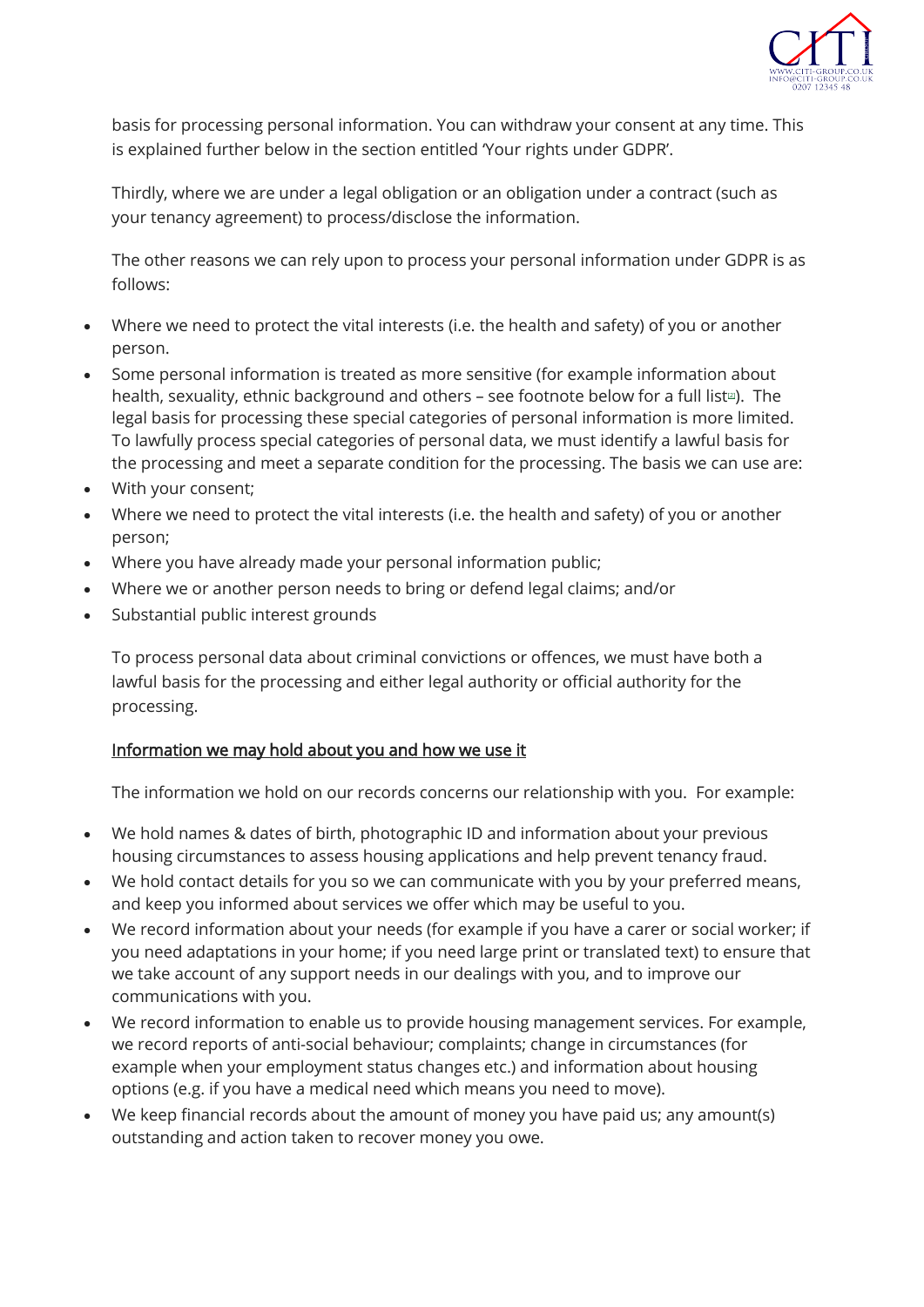

- We may hold information about you if you are engaged with any additional guidance and support services. For example, in connection with access to training and employment we may hold information about your job history and skills and experience, or if we support you to improve your financial circumstances, we may hold information about your household income and expenditure.
- We may record your telephone calls to our switchboard for training and monitoring purposes to ensure we are delivering a good service. Any call recordings will be held in accordance with our corporate retention policy before being erased.
- We may capture your image on our CCTV systems if you visit a property, office or community facility. Any CCTV recordings will be held in accordance with our corporate retention policy before being erased.
- We record the findings of surveys and other research to help us improve our service to customers. The information you provide will be anonymous unless you agree that we can use your details.

This list is not exhaustive, as we hold records of most contacts we have with you, or about you, and we process this information so we can deliver services to you. Generally, the information we hold will have been provided by you (on application or enquiry forms or when we communicate with you), but we may also hold information provided by third parties where this is relevant to your housing circumstances e.g. from social workers and health professionals (such as doctors and occupational therapists).

We will only ask for personal information that is appropriate to enable us to deliver our services. In some cases, you can refuse to provide your details if you deem a request to be inappropriate. However, you should note that this may impact our ability to provide some services to you if you refuse to provide information that stops us from doing so.

## How we manage your personal information

We process your personal information in accordance with the principles of GDPR.

We will treat your personal information fairly and lawfully and we will ensure that information is:

- Processed for limited purposes;
- Kept up-to-date, accurate, relevant and not excessive;
- Not kept longer than is necessary;
- Kept secure.

Access to personal information is restricted to authorised individuals on a strictly need to know basis.

We are committed to keeping your personal details up to date, and we encourage you to inform us about any changes needed to ensure your details are accurate.

To help us to ensure confidentiality of your personal information we may ask you security questions to confirm your identity when you call us. We will not discuss your personal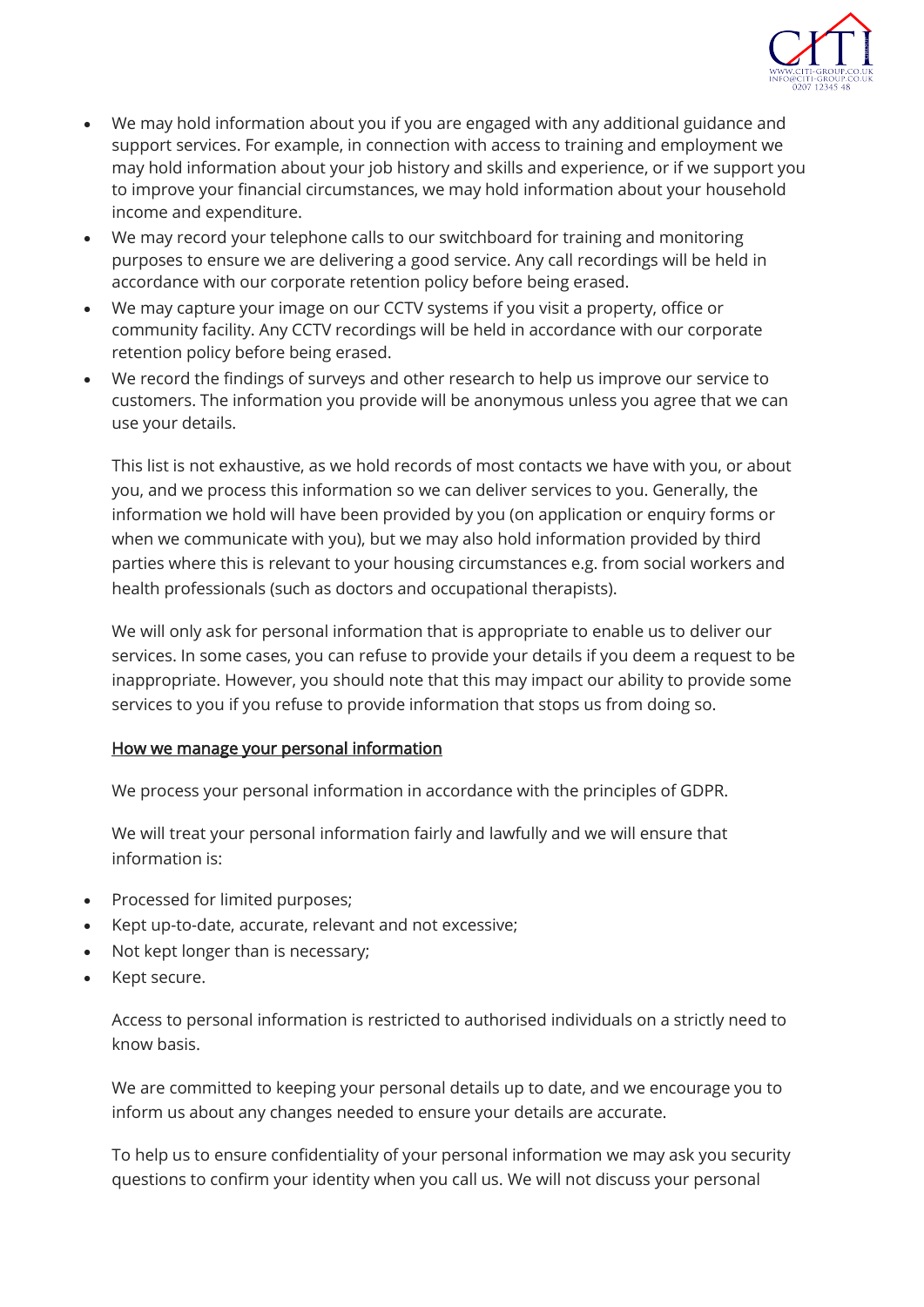

information with anyone other than you, unless you have given us prior written authorisation to do so.

# Periods for which we will store your personal information

We will only hold your records during the period of our relationship with you and for a set period afterwards to allow us to meet our legal obligations including resolving any follow up issues between us.

## Sharing your personal information

Normally, only CITIGROUP staff will be able to see and process your personal information. However, there may be times when we will share relevant information with third parties for the purposes as outlined, or where we are legally required to do so. When sharing personal information, we will comply with all aspects of the GDPR. Special categories of personal data about health, sexual life, race, religion and criminal activity for example is subject to particularly stringent security and confidentiality measures.

Where necessary or required, we may share information as follows:

- to comply with the law (e.g. the police, Inland Revenue, Council Tax Registration Officer, Social Security Fraud Act) or a court order
- where there is a clear health or safety risk to an individual or members of the public, evidence of fraud against CITIGROUP, other irregular behaviour or a matter CITIGROUP is investigating
- in connection with court proceedings or statutory action to enforce compliance with tenancy conditions (e.g. applications for possession or for payment of Housing Benefit direct)
- where CITIGROUP has entered into a formal protocol with the police, a local authority department or the Care Quality Commission
- providing the name, address and contact number of a resident to contractors or other agents providing services on CITIGROUP's behalf
- providing the name of a resident and the date of occupancy to gas, electricity and water companies
- providing information anonymously for bona fide statistical or research purposes, provided it is not possible to identify the individuals to whom the information relates
- information required by the Regulator of Social Housing when monitoring CITIGROUP MODULAR's activities in its capacity as the regulator of housing associations.
- information on lettings and sales to The Ministry For Housing, Communities and Local Government via CORE (Continuous REcording of social housing and sales) for statistical purposes
- To protect the vital interests of an individual (in a life or death situation)

# Your rights under the GDPR

You have a number of rights under the GDPR:

# Access to personal information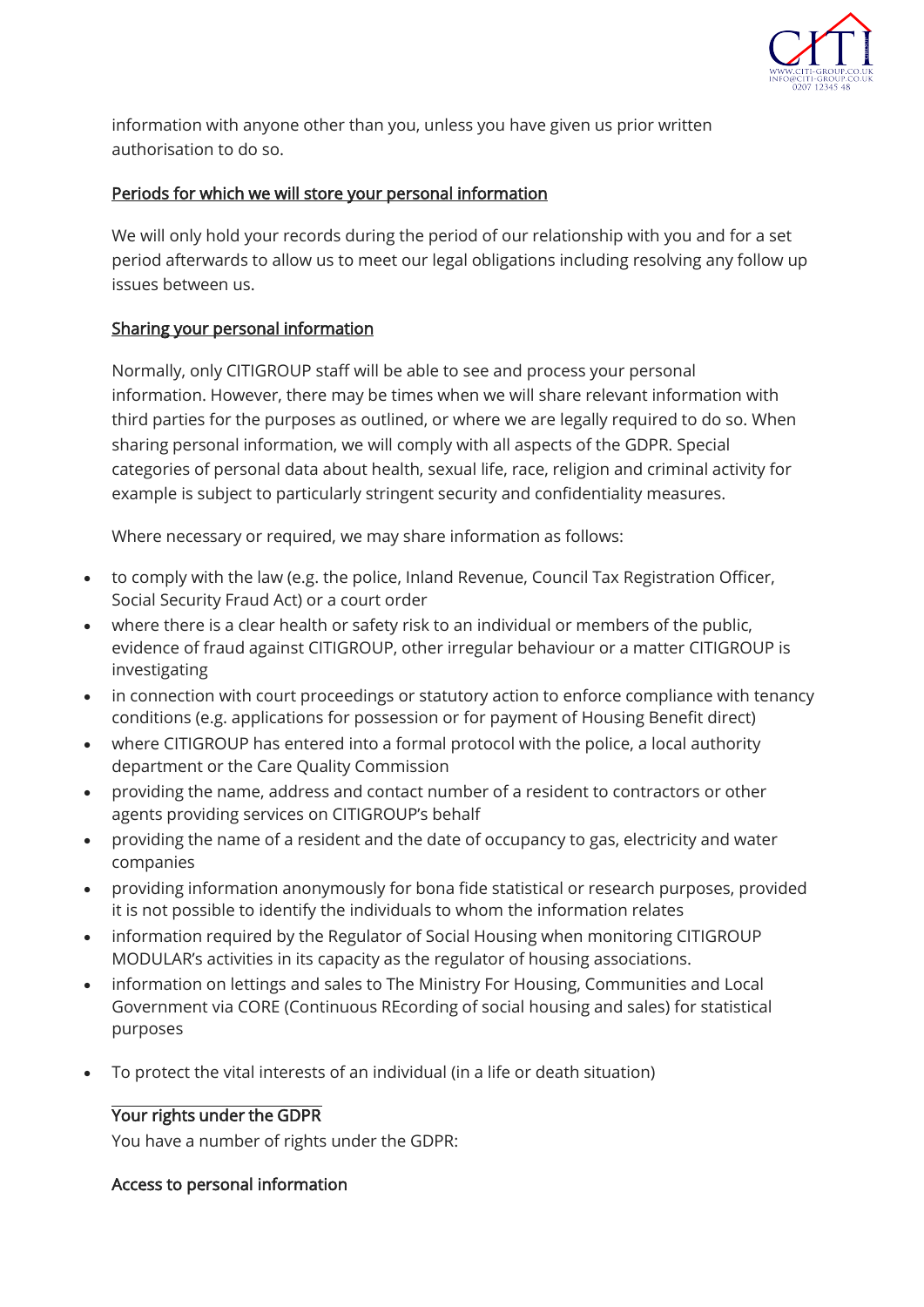

Under the GDPR, you have a right to ask us what personal information we hold about you, and to request a copy of your information. This is known as a 'subject access request' (SAR). SARs need to be made in writing and we ask that your written request is accompanied by proof of your identify. We have one calendar month within which to provide you with the information you've asked for (although we will try to provide this to you as promptly as possible).

Following your SAR, we will provide you with a copy of the information we hold that relates to you.

# Rectification

If you need us to correct any mistakes contained in the information we hold about you, you can let us know by contacting us.

# Erasure ('right to be forgotten')

You have the right to ask us to delete personal information we hold about you. You can do this where:

- the information is no longer necessary in relation to the purpose for which we originally collected/processed it
- where you withdraw consent
- where you object to the processing and there is no overriding legitimate interest for us continuing the processing
- where we unlawfully processed the information
- the personal information has to be erased in order to comply with a legal obligation

We can refuse to erase your personal information where the personal information is processed for the following reasons:

- to exercise the right of freedom of expression and information;
- to enable functions designed to protect the public to be achieved e.g. government or regulatory functions
- to comply with a legal obligation or for the performance of a public interest task or exercise of official authority;
- for public health purposes in the public interest;
- archiving purposes in the public interest, scientific research historical research or statistical purposes;
- the exercise or defence of legal claims; or

## Restriction on processing

You have the right to require us to stop processing your personal information. When processing is restricted, we are allowed to store the information, but not do anything with it. You can do this where: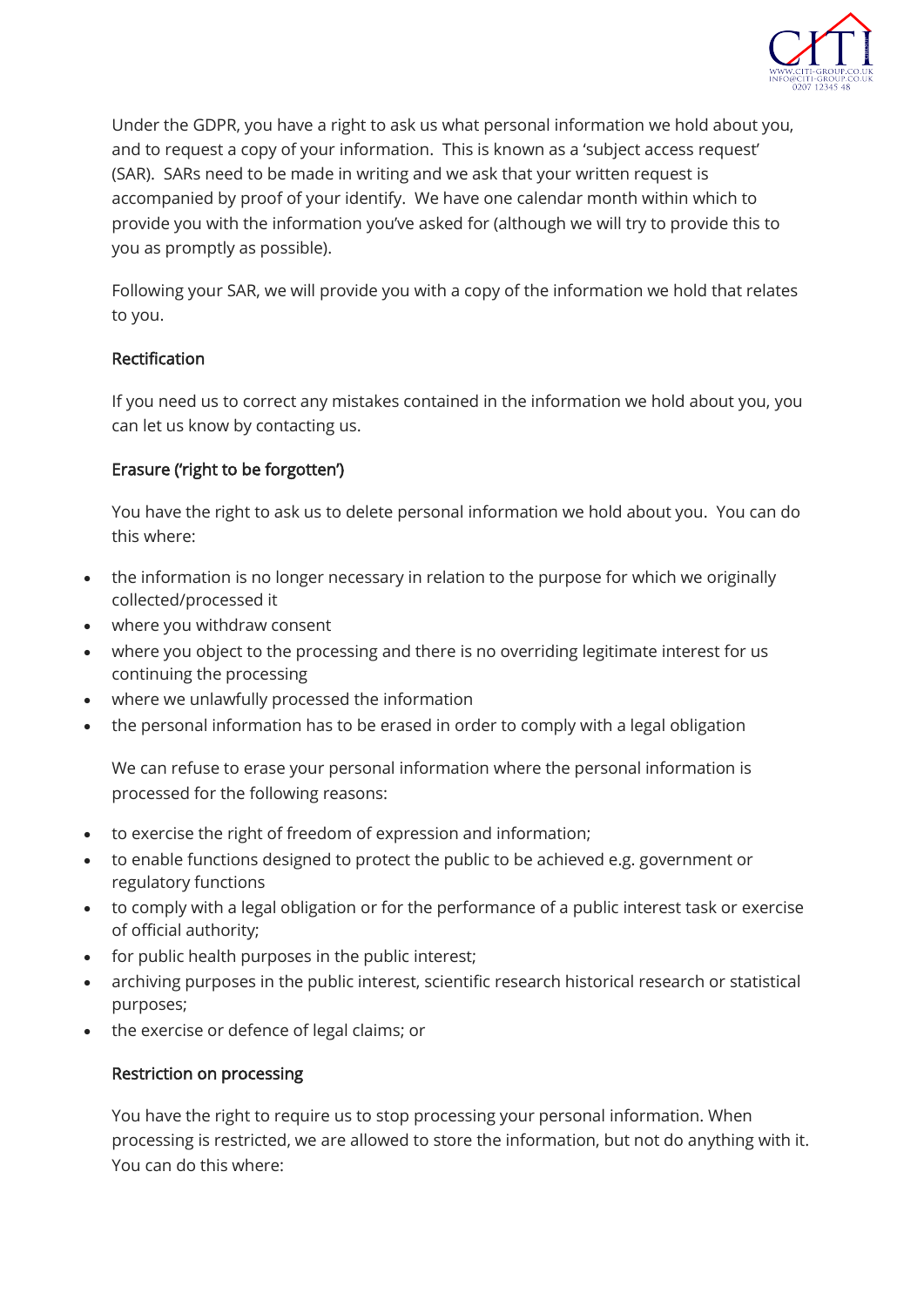

- You challenge the accuracy of the information (we must restrict processing until we have verified its accuracy)
- You challenge whether we have a legitimate interest in using the information
- If the processing is a breach of the GDPR or otherwise unlawful
- If we no longer need the personal data but you need the information to establish, exercise or defend a legal claim.

If we have disclosed your personal information to third parties, we must inform them about the restriction on processing, unless it is impossible or involves disproportionate effort to do so.

We must inform you when we decide to remove the restriction giving the reasons why.

## Objection to processing

You have the right to object to processing where we say it is in our legitimate business interests. We must stop using the information unless we can show there is a compelling legitimate reason for the processing, which override your interests and rights or the processing is necessary for us or someone else to bring or defend legal claims.

#### Withdrawal of consent

You have the right to withdraw your consent to us processing your information at any time. If the basis on which we are using your personal information is your consent, then we must stop using the information. We can refuse if we can rely on another reason to process the information such as our legitimate interests.

## Right to data portability

The right to data portability allows us to obtain and reuse your personal data across different services. It allows us to move, copy or transfer personal data easily from one IT environment to another in a safe and secure way. The right only applies to personal data you have provided to us where the reason we are relying on to use the information is either your consent or for the performance of a contract. It also only applies when processing is carried out by us using automated means.

## Changes to this Privacy Notice

We keep our privacy notice under regular review and will place any updates on our website; you will be notified of any major changes to this policy.

## Further information

For further information on how to request your personal information and how and why we process your information, you can contact us using the details below.